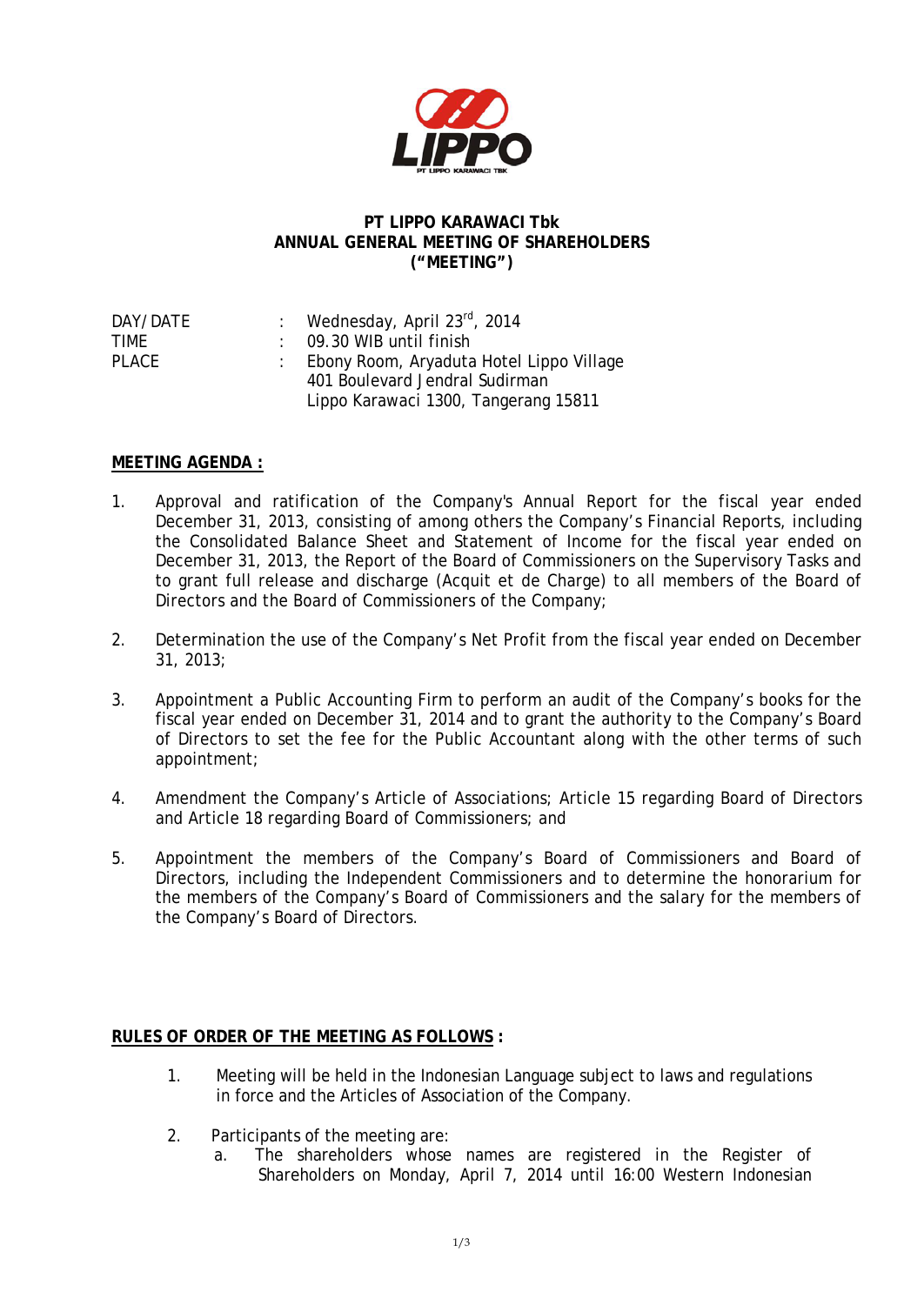Time or his appointed proxy-holders, which has the right to express opinions and vote in the Meeting. The shareholders or their appointed proxy-holders present at the Meeting valid; hereinafter referred to as the Shareholders.

- b. Party invitations are not shareholders in attendance at the invitation of the Board of Directors and do not have the right to issue an opinion or vote at the Meeting, unless requested by the Chairman of the Meeting.
- 3. The Chairman of the Meeting is entitled to ask who attended this meeting to prove his right to be present and to make a sound.
- 4. All Meeting events are discussed on an ongoing basis.
- 5. When finished discussing each meeting agenda, the Shareholders are given the opportunity to ask questions, opinions, proposals or suggestions related to the meeting agenda discussed.
- 6. The Chairman of the Meeting will provide an opportunity for Shareholders to ask questions and / or express their opinions before a vote is held regarding an agenda that is related with the Meeting, with the following procedure:
	- a) Shareholders who wish to submit questions and / or express his opinion to raise their hand so that the officer can give Enquiry Form. On the form must include the names, addresses, job title, company name represents the number of shares owned or represented, as well as any questions or opinions. Sheets will be taken by the official inquiry and submitted to the Chairman of the Meeting.
	- b) Then, the Chairman of the Meeting will provide answers or responses one by one to the questions posed by the relevant Shareholders Meeting agenda is concerned, the Chairman of the Meeting may request assistance from members of the Board of Directors or any other party to answer questions posed.
- 7. For each meeting agenda, meeting participants were given the opportunity to do a question and answer within 10 minutes and can be extended if deemed necessary by the Chairman of the Meeting.
- 8. Decision-making will be done after all the questions are answered is completed and / or after the question and answer period is completed.
- 9. The decision will be taken based on consultation and consensus. If no agreement is reached, the decision will be taken through voting.
- 10. The voting is done by raising hands with the following procedure:
	- a. Each share entitles its holder to issue 1 (one) vote. If a Shareholder has more than 1 (one) share, then he is only required to provide a sound one (1) time and a voice that represents all the shares owned or represented.
	- b. For agenda 1, 2, 3 and 4, legitimate decision is taken by polling the affirmative vote of more than 1/2 (one half) of the total valid votes cast at the Meeting.
	- c. For agenda 5, legitimate decision is taken by the affirmative vote of voting more than 2/3 (two thirds) of the total valid votes cast by the Meeting.

The voting will be done as follows:

(1) those who voted against were asked to raise their hands;